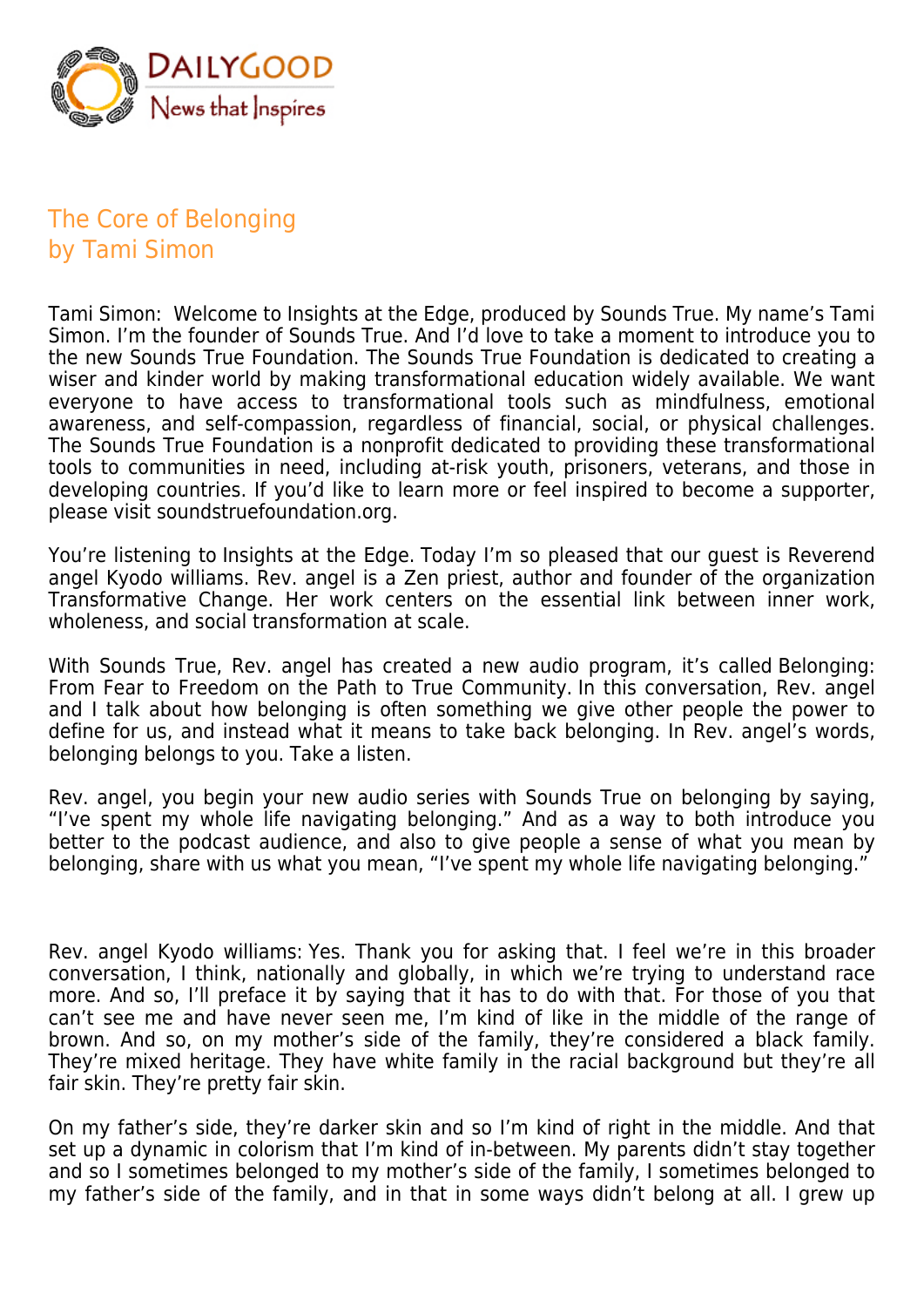early in my life in Rego Park, LeFrak City in Queens. For those of you that are familiar, I think of it as kind of a United Nations, lots of different people, lots of different backgrounds.

And in that space, I felt a lot of belonging, but I, early on, somewhere around fourth grade, I was moved to Brooklyn in which there was quite a large divide between West Indian blacks and American blacks. And so again, it kind of pulled back and forth. I didn't belong to either group in a strong way. I was far more comfortable in mixed spaces.

And so through these ways… And then I went to junior high school in a, like, 90% ethnic Chinese school which I felt a sense of comradery and connection with people, but belonging was odd. And so, for many reasons throughout my life I have found myself straddling these locations of a kind of in-between. I'm nebulous, I'm nebulous-looking, I'm nebulous in terms of my appropriate belonging to a particular demographic that happens in race, in class.

I grew up in Tribeca in New York and had a lot of access culturally and understanding and really a far-reaching sort of Bohemian cultural values, progressive lefty stuff that didn't accord with the neighborhoods that I simultaneously lived in, like in deep Flatbush, Brooklyn. And so, I have lived this strange kind of stratified, not-quite-belonging existence for a really long time.

TS: And I'd like to know more about a statement you make, also right towards the beginning of this audio teaching series, and your journey to come to this place, which is you say, "Belonging belongs to you." And when you said that I had a moment, I thought, "Gosh, I think most of us think that belonging is defined by the external things. I don't fit in, I have a different sexual orientation, I'm of a different mixed race, belonging's about how I relate to all of these external groups. Am I part of the in-group? Am I not?" And yet you're saying belonging belongs to you. How did you get to that place to make a statement like that?

RaKw: I think that if… Every single one of us has someplace in which we feel that tension of external belonging and trying to navigate it. It's the hallmark of our existence as human beings that our sense of belonging defines us as human beings, and being able to locate that. Now if you add to our maturing adult selves coming into adulthood, the fact that we are going to be pulled in some ways by marking our territory, if you will, as to where it is that we find ourselves belonging that through my spiritual path and I would say even before my… Actually, I would say that this determined my spiritual path.

I realized that I had to have a fundamental belonging that was not predicated on something external, because if that were the case, I would always be in tension with what is going on outside that I actually can't control. So that if I'm going to have any sense of self-agency, of being able to be in alignment with myself and understand my own truth– not pulled by the external forces, by the waves of outside, by what people say, by the fashion, by the time, by the era, by gender, by the prescriptions of society, the prescriptions of my family, the prescriptions of my church, my culture, faith, all of those things–I had to get to someplace that was going to be essentially my own. And so I have this concept of one's own belonging, of belonging to oneself first and foremost, and cultivating that as the reference point for discernment about all of the other ways in which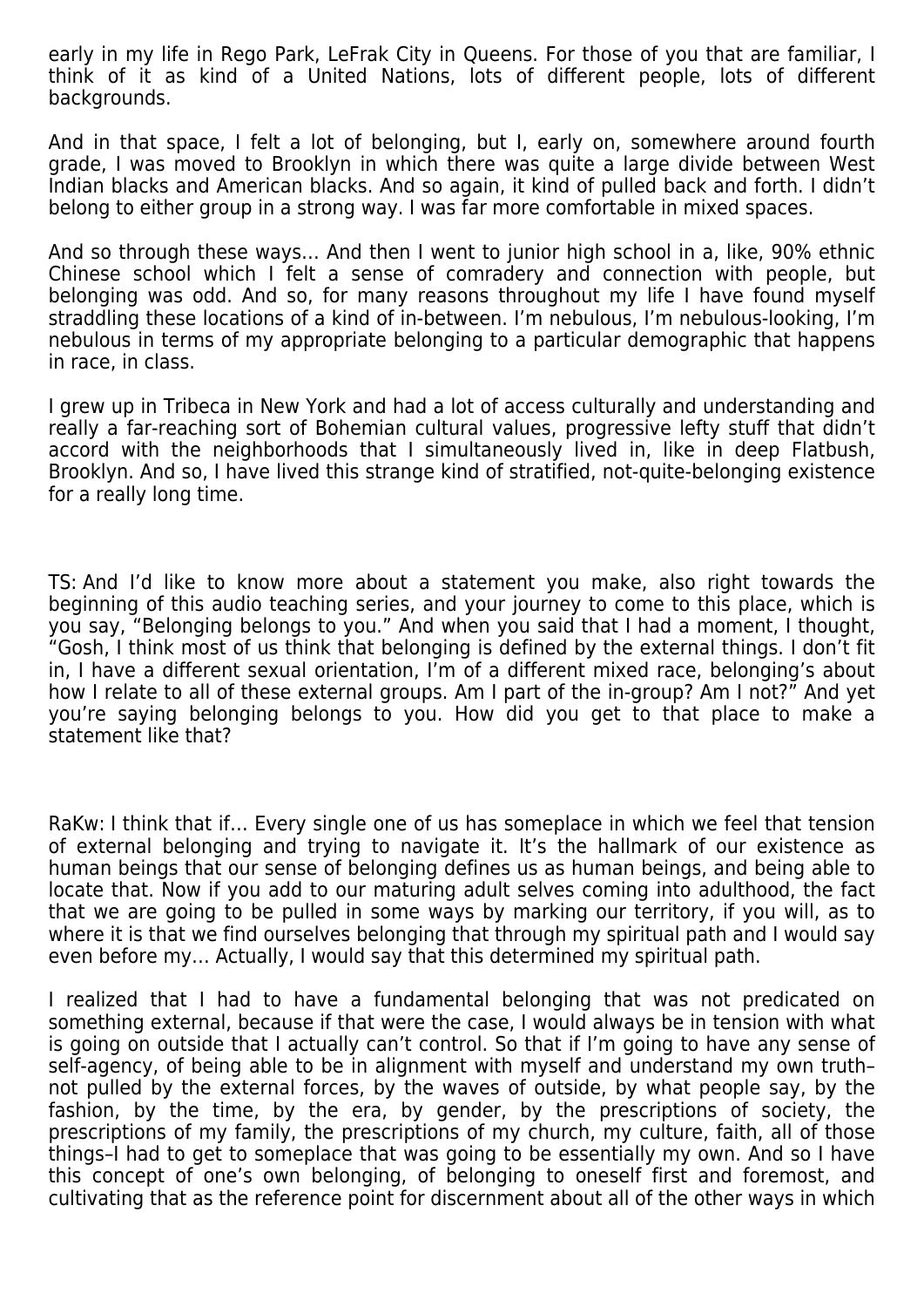TS: Yes. So that's what I want to know more about this fundamental sense of belonging. How do we know when, "Oh, I think I know what that means. I know what it means because…" If you could finish that out, like what it means to have a fundamental sense of belonging.

RaKw: All right. This is the path of deeper practice, is we are all shaped. We are shaped by all sorts of conditions and causes and circumstances and time and era and place and location and so on. And so, I theorize that something has to transcend that, something has to transcend all of the various ways in which we're shaped, otherwise, how do we transcend everything that we've inherited since we've essentially inherited everything, right?

We've inherited and been shaped by everything outside, but something has to be pervasive. And that's where I start with like, so how do I find that which is pervasive? For me, the way that I know it is, first and foremost, by developing the habit of being able to return to myself, to be able to return to myself. And from that place of having been able to return myself to feel this sense of OKness, like, "I'm OK, this is OK, this being, this person, this moment," there's OKness that goes beyond all of the waves that are happening in my life externally.

So maybe right outside the surface of my skin, there is sadness, but even my sadness is OK. Like there are circumstances that are upsetting or that I wish that wasn't the case. But in a single moment of returning to myself, there is, some people might call it being at peace, some people may call it being aligned, some people may call it all sorts of things, I call it basic OKness, right?

Basic OKness with me as I am in this moment as it is. And that is a practice. We have to develop that practice in order to be able to attune to what it feels like in us, but I know that every single one of us listening to this does have a reference point for what that is. And the reason I know we have a reference point is because we know when we're not OK, right? So that we know we're not OK is predicated on the fact that we have a sense of there is a place of being OK.

TS: First of all, I love that phrase, "basic OKness." It feels extremely accessible. When people talk about being at peace and things like that, I don't know about that, but basic OKness, that really works. Now, I know you emphasize the relationship between embodiment, and I want to understand more what you mean by that, and having this sense of belonging or basic OKness. Why put such a great emphasis on embodiment, and what do you mean by that?

RaKw: We have a lot of theories and ideologies, as I like to say, that are inherited meaning… I have a dear friend, Greg Snyder, and he says, "We don't have personal thoughts, we have private thoughts." And by that, he means that all of our thoughts come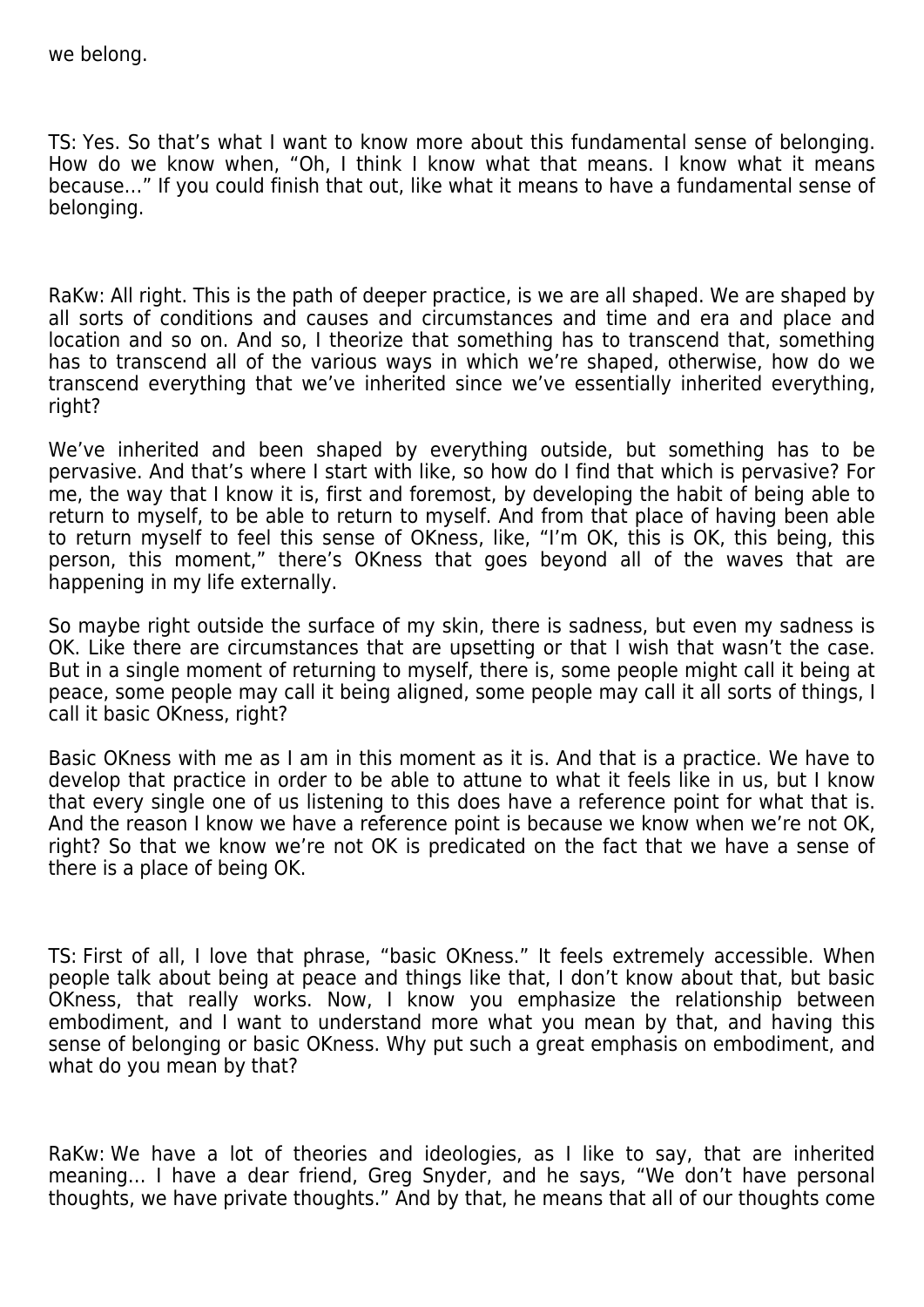from someplace else. They come from the ideas of the time and the era and the space that we're in.

And so we tend to attach ourselves to the thoughts that we have, to the thoughts that we have received as if they're real. And so we need some kind of an arbiter of truth. And for me, that's the body. The body is the place that we have to inhabit for good, bad, or indifferent. And so the body is actually where we can discover what is the truest of the true of the true to us. I don't mean whether the sun is yellow or whether the sky is blue or anything like that, I mean, what feels true to us, our own truth. And that is discovered and inhabited in the body, because the body is where we live.

And so, to be embodied is to be in tune with our body's own, our… And when I say body, I mean a mind, body, the connection of a mind, heart and bodies, some use the term soma, right? Our soma. Our entire bodily systems reality. What is true for me in this particular circumstance, this convergence of time and space and age and race and class and so on. No one has what is true for me, I'm the only one that can be the arbiter of that. But if I'm in the arbiter of it only with my mind, then I'm using other people's ideas. My body becomes the place that I can find resonance with what is true for me.

I can't explain it more than that because everybody has their own, right? Like everybody has their own. And it's that place where you go, "Oh, this is true." Like falling in love and you're just like, "Oh, that's true." There's no argument. There's no fighting. It lands in you as this is what… We move from, "I think it's true," we move from looking upward and into our head and dropping down somewhere. Generally, it's often around in our belly. We talk about gut instinct. We know it to be true for ourselves. So to be embodied is to be able to get in tune with that and hopefully to return to that truth over and over again.

TS: OK. Let me ask you a couple of questions about this that may seem obvious, but I don't think they're necessarily obvious to the listener, which is, how do you know when you're disembodied in some way? How do you know what are the signs that you know in your own experience?

RaKw: That I'm not able to feel comfortable in my own skin. That being in my skin there's a constant state of being pulled by my mental activity and so that I don't feel settled in my body and in my skin.

TS: And when you discovered that experience, I presume it still happens. At times you find yourself this happened, that happened, maybe a bunch of things happened really quickly all at once, and you're like, "Holy God," what do you do to re-embody?

RaKw: Well, I call it dropping in or returning to myself. And in order to do that and get it out of the woo-woo space where it sounds like, "What does that mean?" I've chosen to bring my attention to a particular location, which is in my belly. And to have that… A lot of people refer to as their core in my lower belly and I bring my attention back to my lower belly and kind of sit there, right? It's almost like you just sit down right there in your low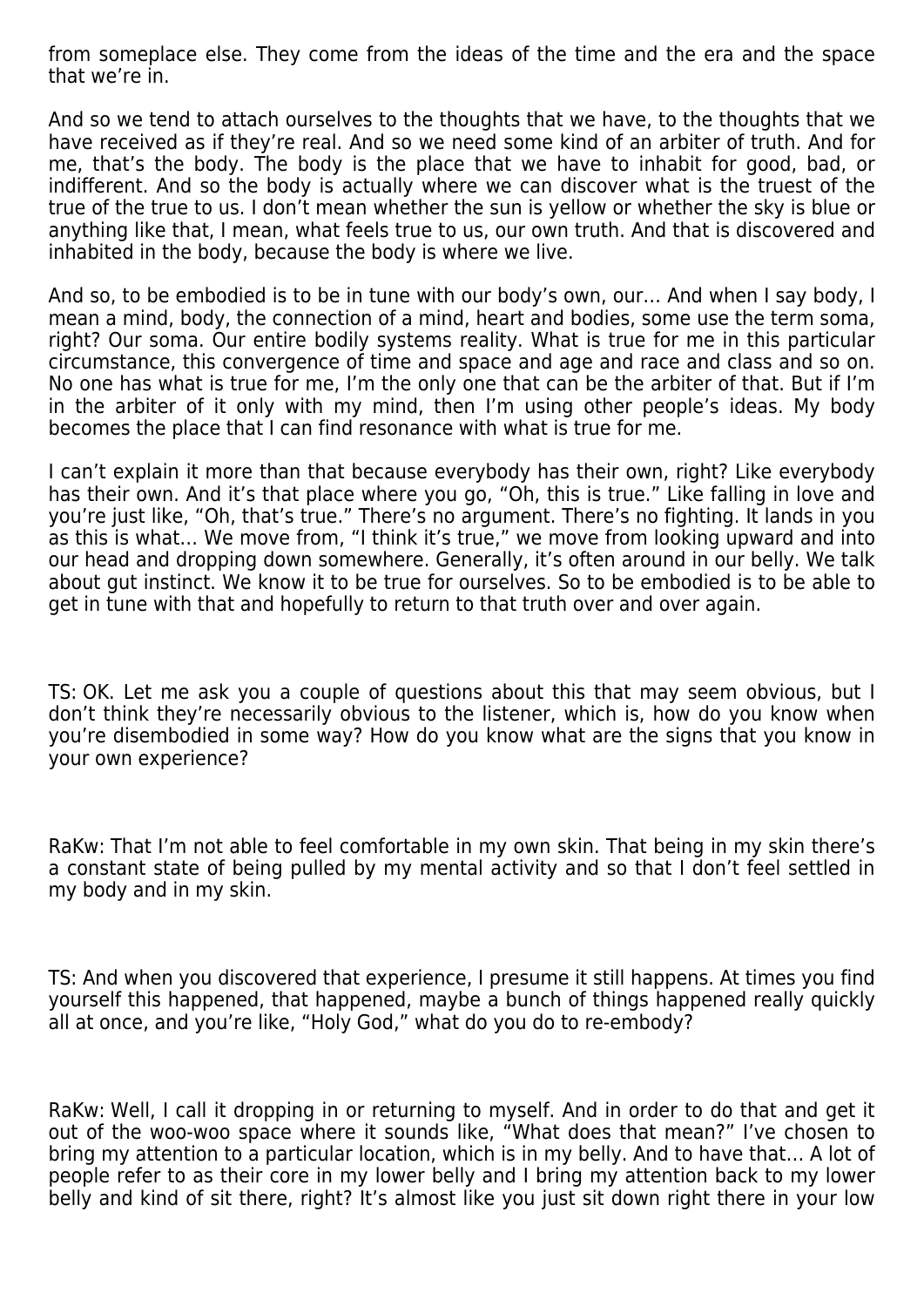belly and take a moment of resting there with my breath.

And so that's the whole activity. Like I return to myself, I drop in, I pull my attention away from the external and draw my attention inside into my low belly and with my breath, and I rest there for a moment. And if I can manage it, I rest there again. If I can manage it, I rest there again. And so that dropping in for me is a returning. People get weirded out by the term "self" and they go, "Wait a minute. Is there a self?" I'm not getting into that. I'm just talking about in this physiological being that there is a point of returning to myself that I find clarifies the external goings on including the external goings on of my mind.

TS: Rev. angel, you're a gorgeous meditation teacher and I wonder if, as part of this, you could actually guide us, guide our listeners right now in that practice that you just described related to resting in our belly. And part of it is, you never know, people come to a conversation like this, what level of embodiment are they experiencing as they listen? And I want to go even deeper with you into this topic of belonging, but I think it would be great for all of us to be more embodied as we do so.

RaKw: Yes. Thank you. And I want to share, Tami, that the reason that I developed this particular practice, and I call it a point meditation, is precisely because I realized that so many of us are asked to do practices and invited to do things and our ability to discern what is right for us and what is true for us just doesn't exist because we're not even comfortable being with ourselves or we don't have the capacity to return to ourselves, to even have discernment about what we're being asked to do and how we feel about it and how it's landing with us.

So it's all theory until we can actually have a point of reference for, "How is this for me?" And this returning to a point of reference away from the distractions of everything else is my prescription, if you will, to undergird any other kinds of practices we have, right? To be able to return to ourselves and be the arbiters of our own truth, to have our own belonging is the way that I feel that every single person would then have a way to discover what works for them.

So the practice is meant to be really simple, and I'm going to say what it is, and then I'm going to walk us through it. It's really as simple as this, we're choosing a point where our attention awareness is at and everything else is other than point. And that's the practice. So we choose a point. That's where our attention awareness rests and everything else is other than point, so that when we find ourselves at other than point, we simply come back to point. We don't argue with it, we don't judge it, we don't concern ourselves whether we were getting it right or not, we just come back to point.

So here's how it works. So I invite you to find yourself a comfortable space of being upright and present. Even if you're walking, this is about really choosing to be present for this duration of time and bring your attention to your breath, wherever it is that you notice it in your breath, in your body. And of all the places that your attention could be now that you've located your breath, allow your attention to flow with your breath down into your low belly, just beneath the navel and just behind the navel.

So just right at that kind of midsection of our body, we call it the core. And take a moment and let your attention just rest there on your breath as it is in the low belly, because we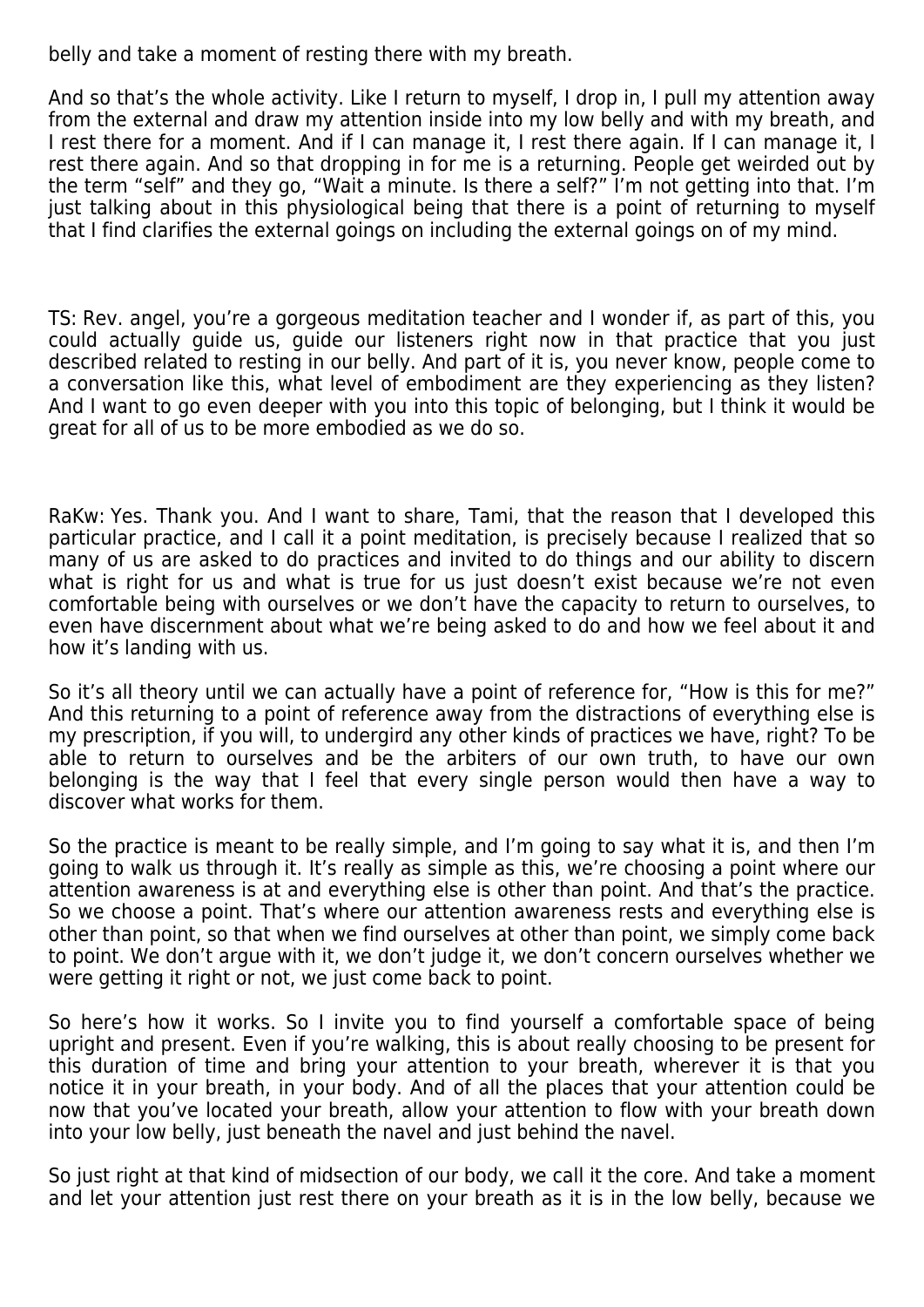get a little caught up and we think, "Oh, if I'm focusing here, it gets really tight." We're just going to add a sense of awareness so there's some spaciousness around that area. So it doesn't have to be super precise. It's just right there, basically your attention awareness on your breath resting in the low belly. Once you feel like you've kind of dropped in there a little bit, we'd just call that the point and everything else is other than point. And thoughts are other than point. Worrying about the past or the future is other than point.

And when you find yourself at other than point, because you will, just pick up your attention awareness and return it gently and firmly to point, which is your breath as it rests in the low belly. So if you find yourself fantasizing, you can return to point. If you find yourself doing a to-do list, return to point. Over and over again, however it is that you find yourself at other than point, you simply gently and firmly bring your attention back to point.

And that's it. It's as simple as that. And then you can bring any formal practice of a point meditation to close by some kind of gesture that just allows you to release any tightness around it or any sort of overly tight focus and maybe sometimes people just touch the palms on their legs or touch their heart or they bring their palms together, whatever it is that works for you.

The main thing is that really anything can be point but we start with this particular location because physiologically it does quiet our nervous system, and it kicks in our parasympathetic systems so that we begin to feel a sense of relaxation and ease. That was not just my speaking, that is actually the way your body responds to returning to that particular location in your body.

TS: Rev. angel, I can say from my own meditation experience what you're describing in terms of bringing our attention and awareness down into the lower belly has this huge calming effect. I've never understood why, though. So as you're saying, it's relates to how our physiology and nervous system operates. Can you explain that to me?

RaKw: Yes. So we have a sympathetic nervous system, which is reactive. We want to see what's going on and it makes us overly alert. And we have our parasympathetic nervous system. They call it the relax– and actually it's also for our digestive system– so relax and repair, right? So relax and repair, or get ready to fight like you're ready to flee. So fight or flight, repair and relax. And so, parasympathetic nervous system is induced, first of all, by attention on our breath and also in our core, in our gut, which is where our digestive system is.

When we bring our attention to our gut, we're basically telling the whole system we're OK. And so the distinction in the point practice… And I want to say this because a lot of people may be thinking, "Well, I do that and then I name…" There's no naming involved, right? There's no noting, there's no anything else. It is literally just there's a point and there's other than point and everything else is other than point is what you come back to point for.

And the precision of it and the simplicity of it, which is what is so gorgeous. And for me, it tells me that we have available to us all of what we need to be able to generate a feeling and a quality of belonging to ourselves. And it's right there. And it's so simple and it's so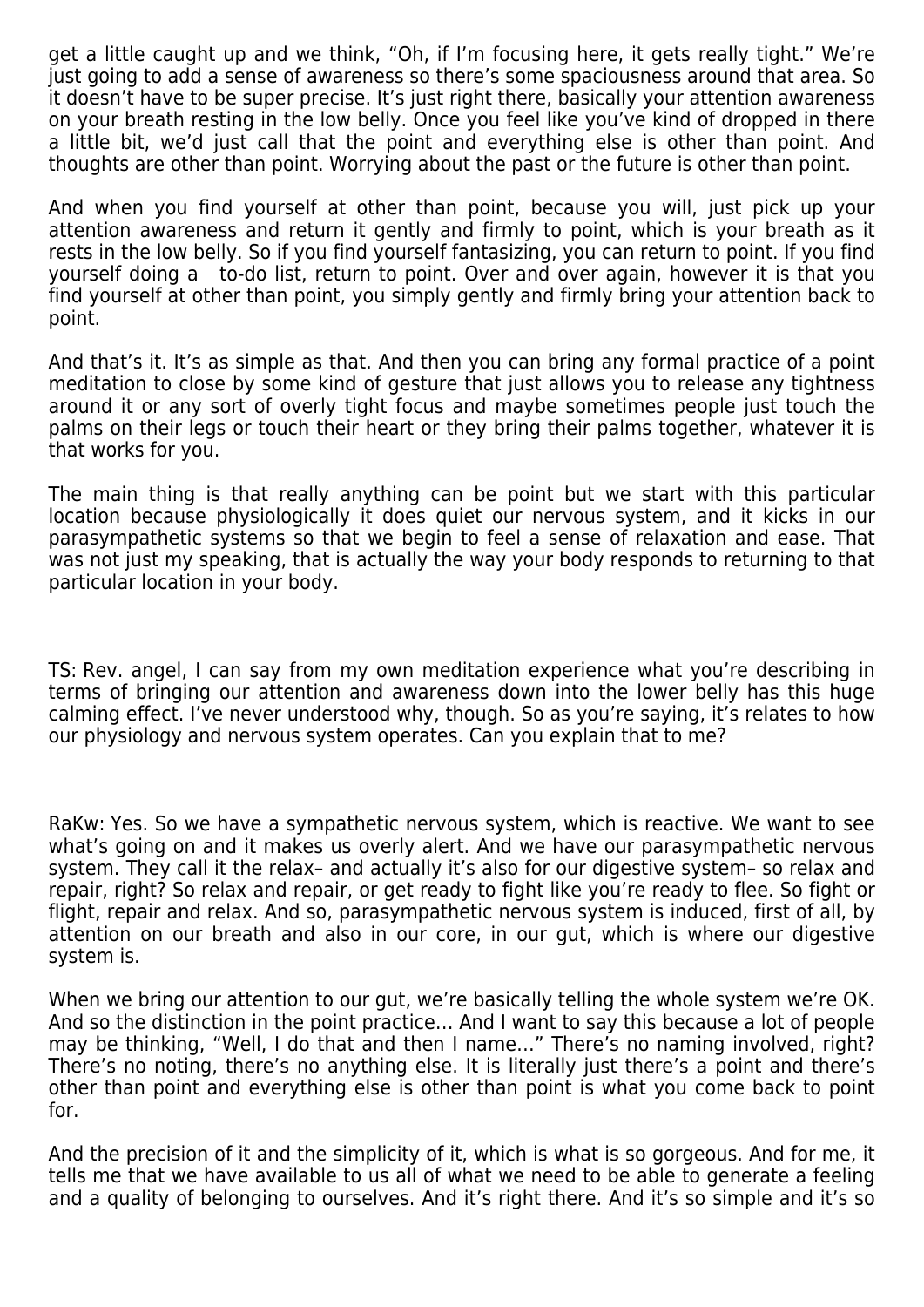precise. And in an era in which many people have been, I want to say, distracted by external forces or overly placed their attention on teachers that have maybe gone astray and made people question their own practice, I felt like we all need a practice that is entirely our own.

TS: Beautiful. Now I want to ask a question that I could imagine is part of the space right now listening to this. So belonging belongs to me here, the belly, feeling embodied, feeling at home. But look, when I get up off of my chair or stop walking in nature being in my belly, I'm facing a world where there's so much injustice, where I'm clearly being considered part of the out group and discriminated against, and there are structural systems in place that say you don't belong. We can't just describe this conversation as a type of self-belonging and embodiment practice. So how do you put that all together, Rev. angel?

RaKw: Well, I'll say if you don't know me, I'm black, I'm female, I'm queer, I have a disability, I've got all the little markers for being out group, marginalized, oppressed, and all of the things. And I developed this practice precisely for that reason, because I needed to be able to have a way in which my belonging is inherent, that it is not about what other people think of me, what other people are telling me about who I am, about what I can accomplish, what I'm allowed to have, that intrinsic sense of the human desire to have a sense of belonging to not just people, but belonging to existence.

This practice, for me, was my way of developing the capacity to situate myself in that. And to situate myself in that not only when I'm doing the formal practice, but also when I get up off the cushion and I go out in the world and things feel shaky and someone is threatening my sense of belonging to a group or to a situation, an institution, a sitting group, whatever it is that I have that, that that is with me and it is with me all the time. It doesn't leave me because it is me.

And one could say it is a deeper version of wherever you go, there you are. There I am belonging to myself. It's inherent and it can't be taken away. And I will say and we have been taught that somehow our belonging is predicated on what someone else says. And I think that that is faulty and we need to return to ourselves and be able to have that and that is most essential for people that feel themselves marginalized in all sorts of ways.

TS: One of the sessions in the series is focused on forgiveness. And I want to bring that up because I think one of the things that can happen is people can think of, "OK. This is kind of up to me, but I'm still really mad. In fact, outraged and grief-stricken, all of that because all of the ways early on in my life, I wasn't given a setup where I belonged," early attachment wounding, other kinds of wounding. And I want to understand more the emphasis you place on forgiveness and speaking directly to that person who says, "Yes, there's a lot for me and no, I haven't forgiven."

RaKw: Well, I want to give a little bit of background about this practice in particular because it was my practice and it was what I did, and I shared it with some people. And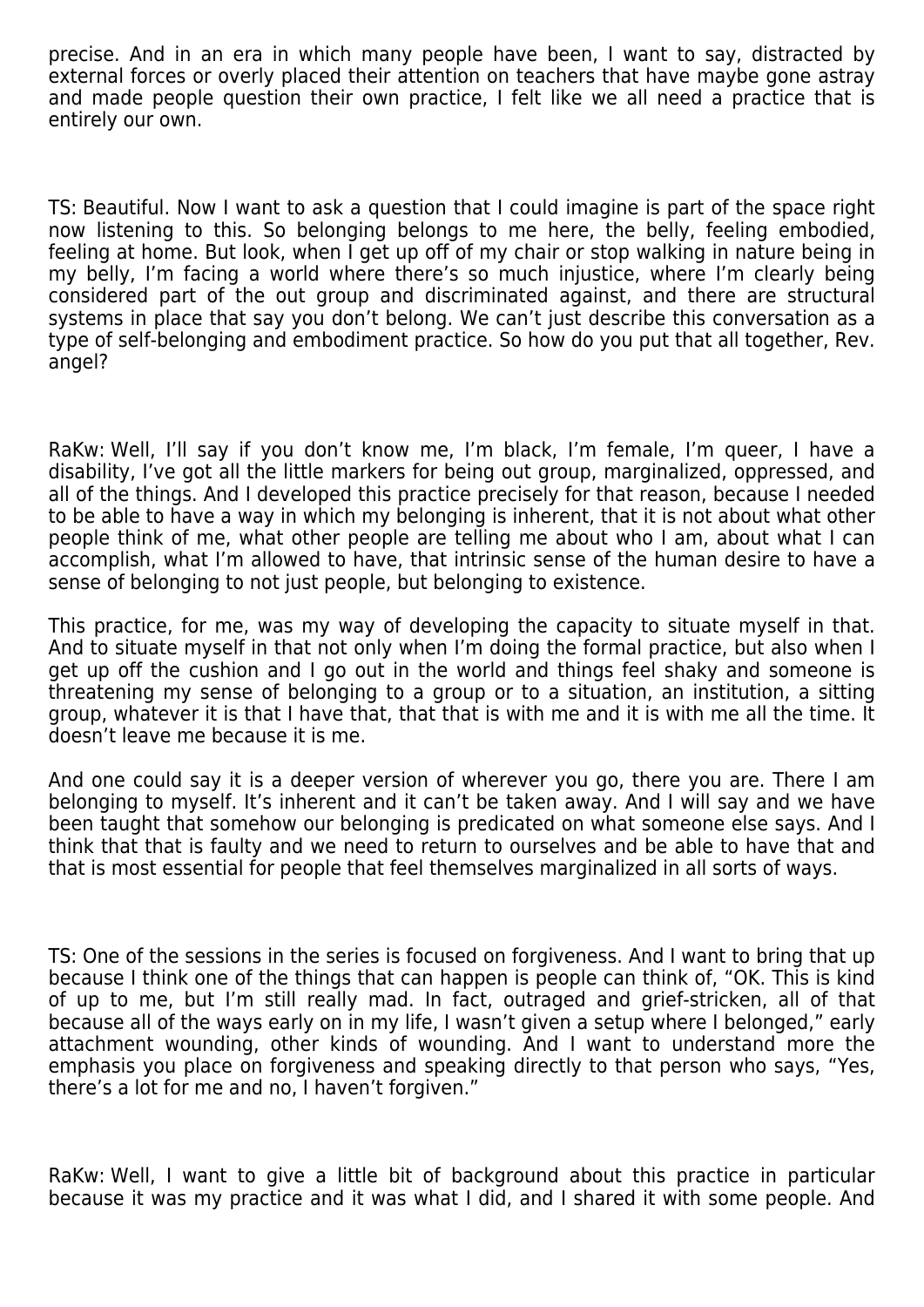actually, we got a group of people going still to this day at the beginning of the pandemic. And this body of people from all sorts of backgrounds, all ages, some people had a practice of meditation before, some people had none, all queer from their 20s to their 70s, all sorts of people, people that have been wounded in many different ways.

And so, I will share that consistently that this practice has allowed people to get underneath the response to the wounds and the ways in which their families, their communities, their moms and dads did not create a space, the societies and institutions did not create a space of belonging for them. And it has helped them get in and come back to what they're feeling that is underneath that, which is the sense of rejection, fear, all of these kinds of wounds that come about as a result of that.

And by reconciling with one's own feeling, one's own experience, by coming into contact with one's own feeling and own experience, a lot of the ways that we then turn our attention to what the other people have done, it dissipates. It goes away because what we're really wanting to do is to have some healing around the hurt that that has caused us. And the fact is that if we have to wait for everyone that has done something to us to come and we have to reconcile with them and fix it and have them say they're sorry, we have a long journey of suffering ahead of us.

And I'm about liberation. I'm about us being able to be free in and of ourselves enough to be able to move through our lives in a way that allows us to be as thriving and powerful and dignified and OK as we can possibly be.

So the forgiveness is actually our way of ritualizing permission to move on, to not have our ability to reconcile pain and difficulty be incumbent on working it out with the other person. So it isn't about forgiveness– I go and get them and tell them that now I have forgiven you– but it is a self-practice of releasing ourselves from the dynamic in which we're wanting something from the other person that we can't necessarily ever get. If we do get it and that comes about, that's great.

But for me, liberatory practices are about what we can do for ourselves, how we can get ourselves free of the ways in which we are caught or stuck in the dynamics of the past or fixations on the future and allow ourselves to simply be present.

TS: OK. Rev. angel, I'm going to ask you a question. I've asked this question before, and I do feel I'm making progress. It's slow, but I still get to ask it again, which is when it comes to forgiveness, I used to ask the question and I say, "Well, what if you were to get like 80%, but it's just that last 20% you can't let go of, you can't move on, you can't find the real actual freedom that's possible." And now I'll say, what if you're at like 97% but there's some part of you that's still just holding on. You can't quite fully say, "I'm moving on now. I'm only holding myself back by continuing to roll through the narrative." What do you do with that, I'll just say, 3%, I might be exaggerating, 5% that's left?

RaKw: I mean, I think one of the things I love about the point practice is that it is really about being present with what is. And so it's not a bypass, it's not a suppression. And so it's like, "OK, you know what? That's where I'm at." And so we can hold that with a sense of kindness and consideration for ourselves. It's amazing. You all are 97%, good. Right?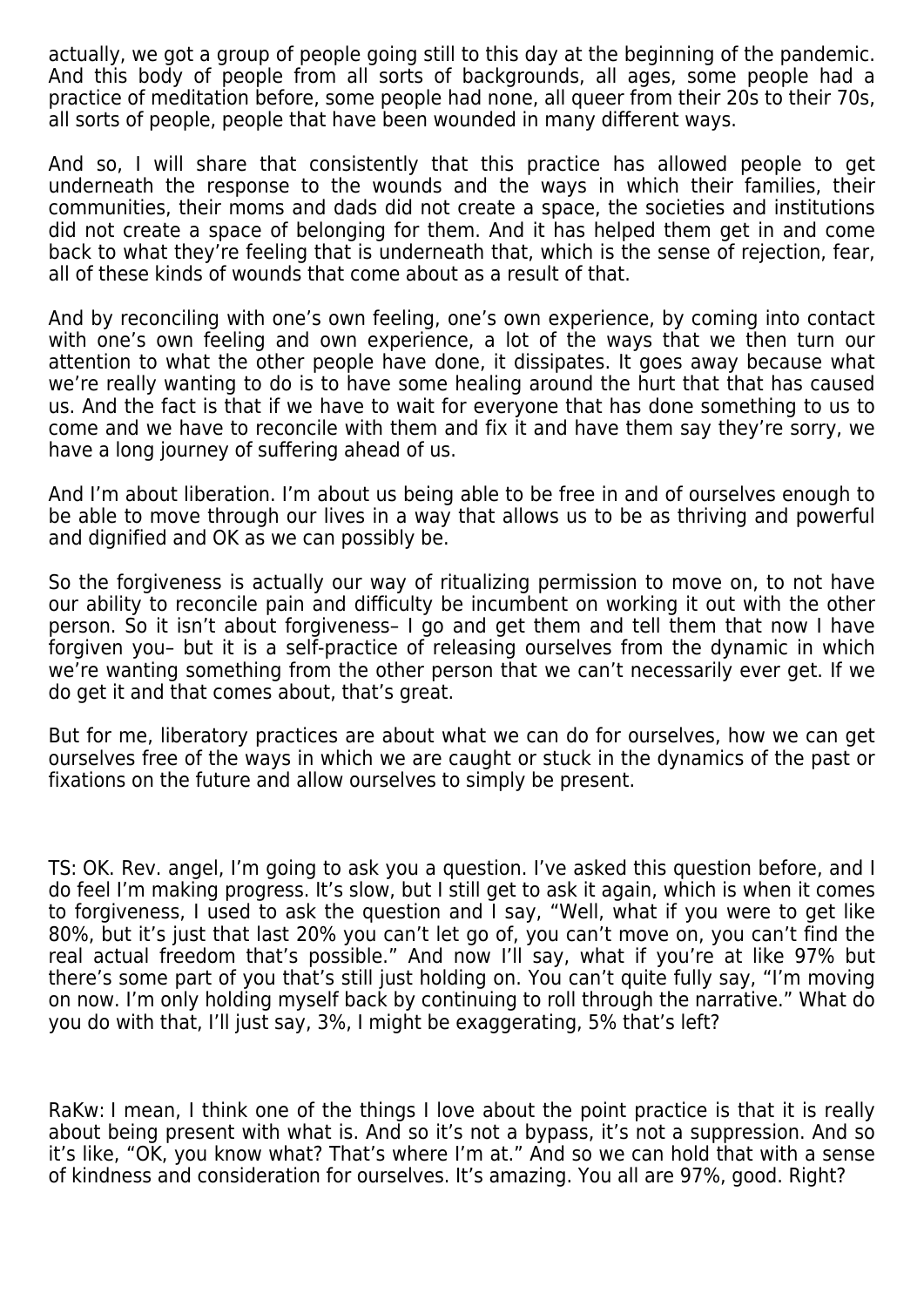And then, say, acknowledge for ourselves that this 3%, I'm still working with that. I'm good with it. I'm OK. Right? I'm OK and I'm going to move forward with that, because that includes us and it doesn't situate us in some kind of aspiration to going beyond exactly where we are. We can say, "Yes, I would like to do this and right now I'm good, and I'm also acknowledging that that 3% I'm still working with it. I'm not quite ready."

We have people say that all the time. They're like, "Yes, I'm still working with this and I'm good." And there's an amazing power in being OK with even the places in which we wish that we could do something different, or maybe somebody is encouraging us, we can be okay with that too. This is not a sport where we're trying to get some kind of brass ring and accomplish and sort of overcome ourselves, this is about being present with the truth of where we are, being able to face that, seeing if there's something that we can work with and whatever feels like, no, this is just where it is right now, we can be OK with that too.

TS: OK. And in the midst of doing this belly point practice, if what comes up is some type of intense emotional experience of some kind, we're going back to just being with the point. That emotion isn't really to be part of the object of our meditation, is it? Or how do we work with the intense emotions that might come up?

RaKw: Yes. So intense emotions are bound to come up and so what we're doing is actually being embodied. And so we're coming, actually, back to the sensation that surrounds the emotion. Emotion arises as a reaction to the sensation. So what we're doing is we're coming back to the sensation, not to have a dialogue or discussion about it or how do I feel about it, but rather the sensation itself.

If it feels too intense, just back off a little bit, right? Just have a little bit of space around it, where it's like, OK, I can kind of get next to it, I can sit right down next to that sensation. But I always say to people, "If your path to liberation is creating contraction," and I think contraction and suffering are synonymous, "then you're not generating liberation, right?" And so back off and allow yourself the space to say like, "This is as close as I can get right now," and that's what we're returning to.

We're not trying to overcome. Maybe therapy is for that, maybe there are other practices, in this point practice, all we're doing is presencing ourselves with what is, coming back to point. And anything else that is not presencing ourselves with what is, we're simply letting that be. If we are finding that we are creating contraction in returning, then just ease off, right? Move a little bit further away from what that point of intense emotion feels like, just set a little bit to the left or a little bit to the right.

And that's why I call it attention awareness, which is awareness has spaciousness and allows us to move. Attention is precise, but awareness has some spaciousness and it's like, "Oh yes, I can get kind of close to it and I can look at it from here and feel comfortable and at ease here." That doesn't mean that we're not able to sit with discomfort. We can sit with discomfort, but if the discomfort is creating new suffering, then that's not a path to deliberation.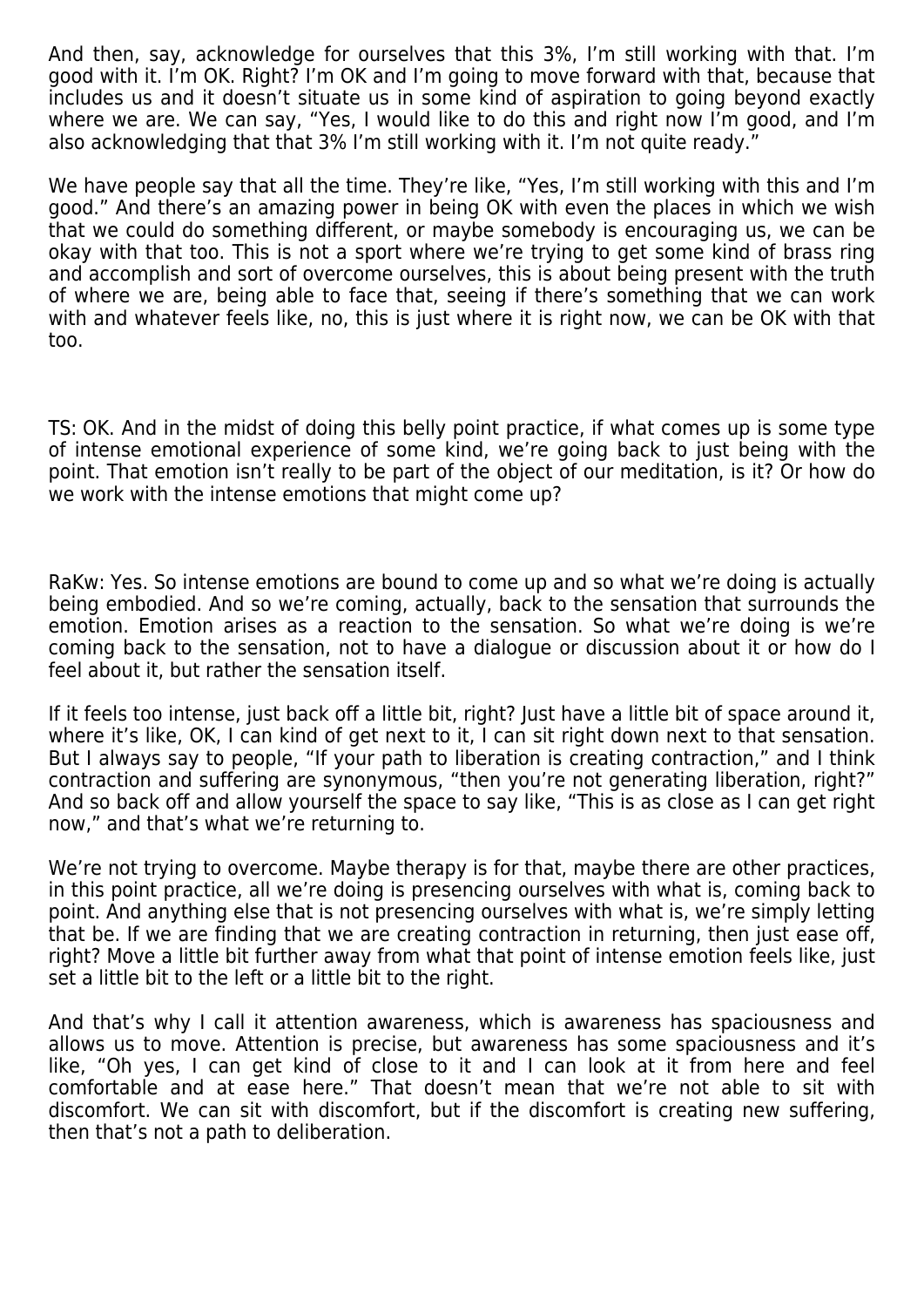TS: Now this is a very powerful statement that for you suffering and contraction are synonymous, how did you come to that and what do you mean by that?

RaKw: About a year, two years ago… Time is all funny now. About two years ago, I was at Upaya Zen Center and they gave me the opportunity to do some classic Buddhist teaching. And so in the Buddhist teaching, there's this fundamental idea that life is characterized by what is called a dukkha. And dukkha is often translated as suffering. A lot of people are like, "Wow, these Buddhists are weird. They're always talking about life as suffering."

And so it's really characterized, right? Life is characterized by suffering, but I realized people get confused by that idea. And so it sounds like a bummer. And so in order to bring it to an embodied understanding, I was like, "Well, what is that? How do we know suffering? How do we know big suffering, little suffering, in-between suffering?" And I realized in an embodied way, the way we can recognize it empirically in our body is contraction. That when we contract, when we move away from life, when our body is pulling in away from life, that that is suffering, that that's suffering. So that contraction is suffering.

When we are thriving, we move towards life. We allow ourselves or we are present in it. And our bodies, our nervous system can be relaxed and at ease. Once our nervous system begins to contract, we can describe that as suffering. And so it is my embodied way of speaking about what can begin to become a theoretical space of suffering.

TS: It also seems like there are some really good moment to moment practice instructions or life instructions in what you're describing.

RaKw: Yes, definitely. So even in a moment, if I notice that the top of my belly slightly to the left gets that little feeling of pulling in, it's like, "Oh yes, there's some contraction there." And if I check in with that feeling, it's a sensation of contraction. It's like, "Oh, I don't like the way that person said this thing to me." And every emotion that we have is traceable to a sensation in our bodies, by the way, in case that's not apparent.

So every emotion we have, actually, it is an emanation of a sensation. And so everything that shows up for us, if we can trace the sensation in our body, then we can find some relationship with it. The other way I think of suffering is to be out of relationship, right? When we're out of relationship with ourselves then suffering arises, contraction arises and we use a phrase, "I found myself."

Well, when we find ourselves, it means we're away from ourselves and so this idea of coming back to ourselves so that we… Not that we don't leave ourselves, but when we do leave, as soon as we recognize it, we come back. So that's an embodied way. And as you described in our pointing to, it's a way that we can have a moment-to-moment practice of being aware of our experience, of suffering not as this big thought space, but rather here it is right here in our body. I'm contracting, I feel my buttocks tightening. I feel my legs tighten. I feel my toes curling up, right? I feel my shoulders drawing up. I feel the back of my head getting tight. I feel this in my body. We're embodied beings. And so our suffering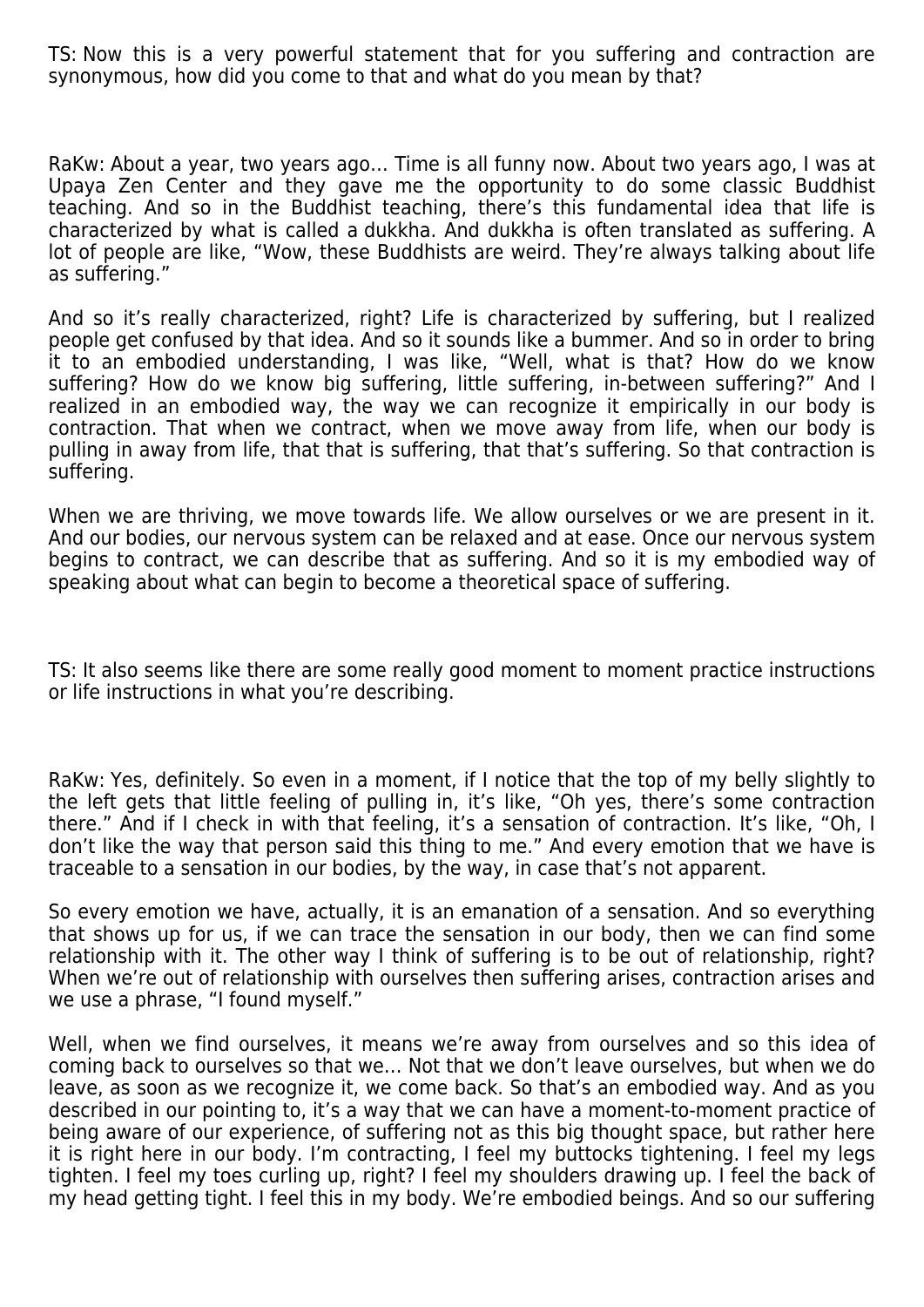happens in the body and our liberation happens in the body.

TS: Now, one of the things, Rev. angel, I wanted to understand more has to do with the subtitle of the series, From Fear to Freedom on the Path to True Community. And it's this notion of what is true community that I'd like to understand. I hear from so many people, "I'm looking for community, I don't have community. There's an epidemic of loneliness. There's no such thing as community. It's a myth. Online community, come on, that's not community." What do you mean by true community?

RaKw: For me, true community is you have a feeling in the presence of others which begins with yourself and it has to begin with yourself in order for you to know what is true for you, right? So you have to know what it is in yourself to feel at ease in your body and to not feel as if you have to cut a part of yourself off or leave a part of yourself behind in order to feel that sense of belonging. So true community is when you can be present with others and you do not have the sense of having had to check part of yourself at the door in order to gain access to membership to that community. I would say that that is a club, it's not community.

 And we all know some ways in which we just take it as a given that if I want to be a part of this group, community, family, I have to leave this part of myself, I have to leave the queer part of myself behind. I have to leave the racialized part of myself behind, the part of myself that speaks colloquially in this way, the way that I speak with other black folks. I can't say folks, I have to say people, right? Like my voice has to get a little bit tighter. I have to hold myself in a certain way.

And so that leaving part of ourselves behind– before we know it, we don't know who we are anymore. And so true community are spaces in which we feel that we are accepted in the wholeness of who we are. And that doesn't mean that every part of who we are is expressed in every given moment, that's not possible. But that the body, the collective of people that we are in relationship with, there is no request to leave a part of ourselves behind in order to be accepted in this group of people.

TS: And this is a difficult question to ask, but I'm going to ask it on behalf of someone who might be having this experience. What if someone says, "I don't have true community anywhere in my life. I don't have it with my family. I can't bring my full self there. I don't have it at work and I don't have a kind of intimate partner that I feel I can bring all of me to. I don't have a true community, Rev. angel."

RaKw: Yes. And that's why you have to begin with developing that sense of your own belonging because when you are… The closer you are– and it's ongoing–the closer you are in relationship to yourself, the more that you will generate connection with people that allow for you to be who you are. We get into dynamic with your family and there is underlying agreement, a tacit agreement that this is how we be together. And you leave that part and as long as you leave that part and leave that part behind, then we can get along here. As you become more aligned with yourself, it no longer becomes tolerable for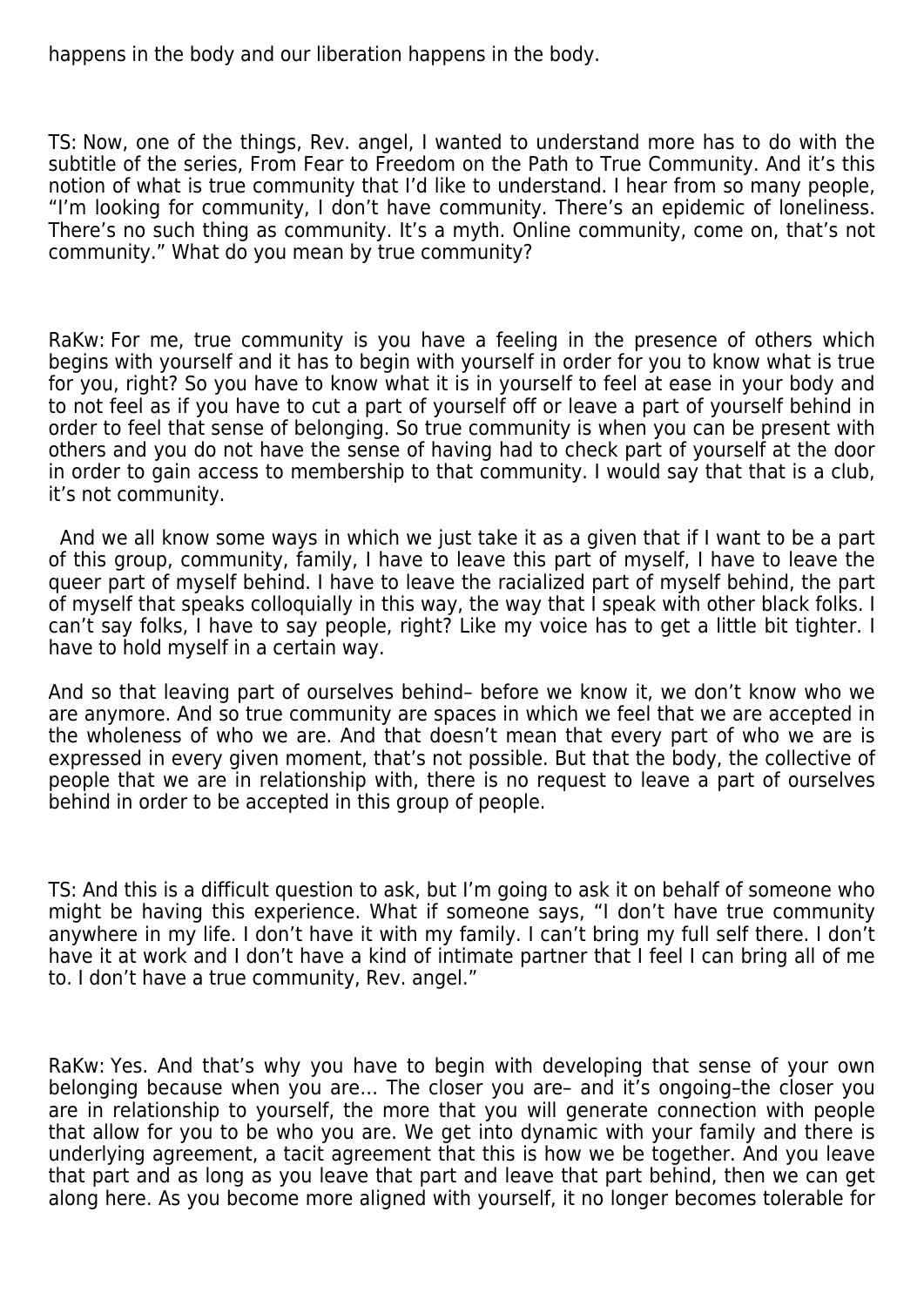you to leave parts of yourself behind. And as a result of that, you will generate relationships and you'll seek out and you will find relationships with people that will be comfortable with allowing you to be who you are.

That is tolerable for you is the first thing that needs to shift. And it will shift as you become more comfortable within your own being. And there are plenty of people that are out there. We all find our ways to those kinds of communities, but first we have to have the commitment and impulse to go and search for it and that commitment comes because we're committed to ourselves. We're committed to becoming whole, we're committed to the healing of those parts of us that have been left behind.

TS: Well, one of the things you teach on, you brought up this phrase in the series that we can come upon these crossroads of belonging in our life and that these are these crossroads where we have to make some tough decisions, as you're describing here, telling ourselves the truth. And I thought, for myself, the biggest crossroads I ever came upon had to do with academia. That I had to admit I don't fit in the academic world. I think differently. I feel differently. I write differently.

I'm not an academic, but at 20, that was a big, terrible crossroads for me because everything in my upbringing had prepared me to be a successful professor and that's not was happening, actually, if I told myself the truth. And I was wondering, for you, Rev. angel, what would you say have been the big crossroads of belonging? When I ask this question, do you think of one or two crossroads that you had to go through, and what was that like? How'd you make it through?

RaKw: Yes. I'll say one very early one is as a person that was mixed in sort of my locations and how people related to me, the question that you asked right at the beginning about this choosing places of belonging and having to find your own belonging. The crossroad that I had to make for myself is that part of what it meant to be a part of black communities, at least the ones that I was a part of at the time, was that I had to, kind of like, make fun. It was like there was a thing about making fun of other people, right? And I grew up with a lot of Asian people. And at the time there were lots of jokes about Asian people. We're always making jokes and it was sort of part of the culture at the time.

And Chris Rock would make jokes about Chinese people and so on. And I really wanted to be a part of the black crew and be down with the folks. And I just realized that I couldn't do this. That that wasn't going to be how I was going to create my sense of belonging was on the backs of other people. And as a person marginalized and as a person oppressed, that was a critical decision for me to say that I'm not going to let the overarching society and the demand to try to claw your way into belonging mean that I was going to stand on the backs of other people.

The other one is– and I'm going to actually change my mind midstream about the other one– the other one that was really critical for me and it's actually connected to my sense of forgiveness and how I built my understanding of forgiveness is I was abused when I was a child. And I had, it was a woman that was my father's girlfriend at the time and she was quite abusive. And then later I went to live with my grandfather and he lived near where she lived and I was moving through my life in this way in which it was like you just didn't deal with stuff like that, you just kind of like put it aside and you just kept moving. And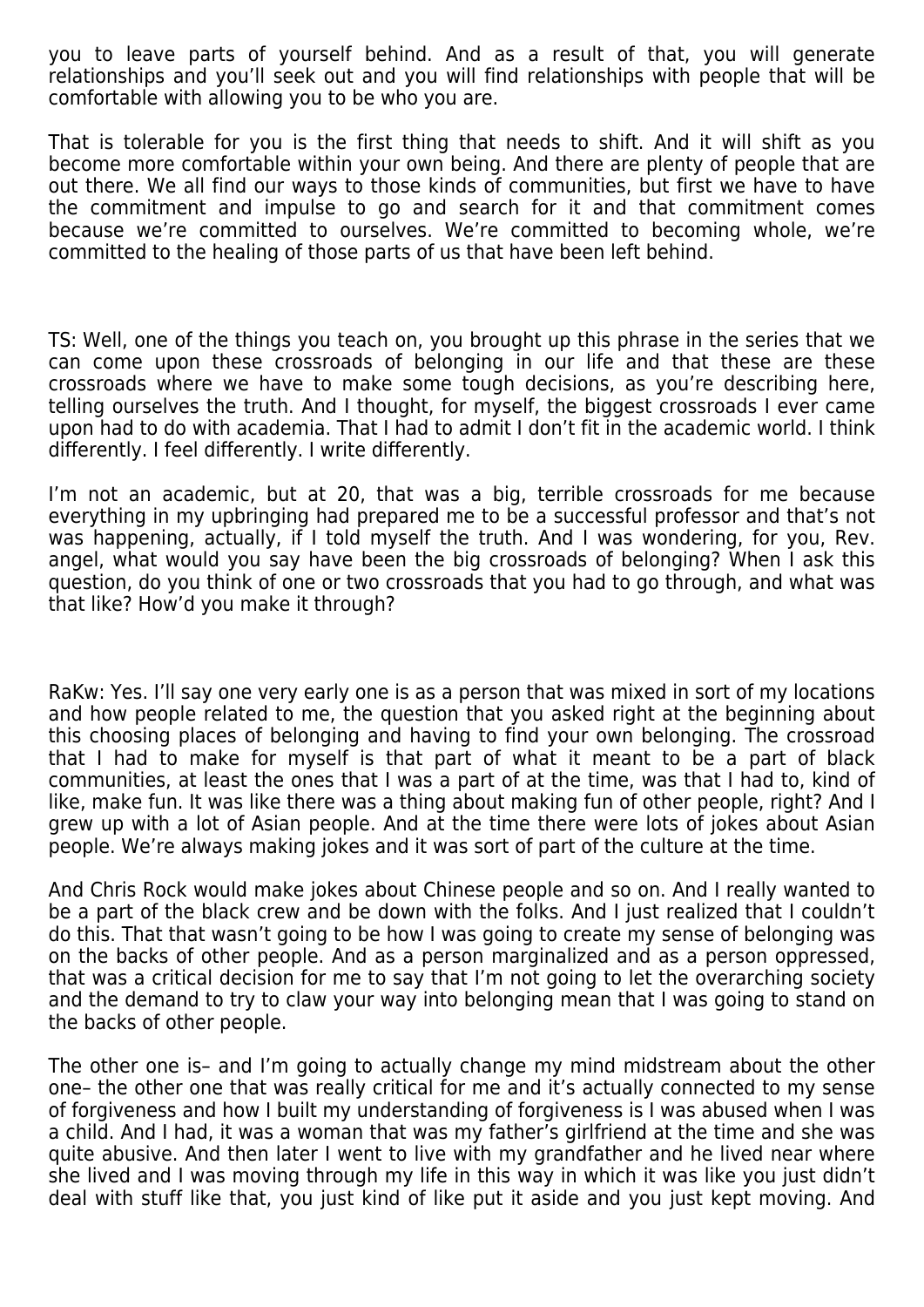that's what I was always told is you just keep moving.

But I had to decide that I was going to confront this person and go back to them so that I could feel at ease in my own body, even though that meant disrupting in my family this secret that was like something that nobody wanted to talk about anymore. So through that, I confronted both forgiveness, which is I forgave that person so that I could move on, and I also allowed myself to disrupt the secrets in my family that many people in the family wanted to keep quiet.

TS: I want to talk a little bit more about going through these crossroads of belonging because I want to hear from your perspective, but just to share, one of the things I found is that a tremendous amount of human capacity is developed when we go through a crossroads and we are true to ourselves. We talk about a way to grow yourself, there is nothing like it. I mean, it's kind of walking through a fire and I'm wondering how you see that, what happens when you actually choose, in your language, true community, instead, like, "No, I'm not going to be part of this thing, it's not true for me."

RaKw: The way that I feel that it happens in my body is that I find greater resonance with myself, right? So I find more ease in my body, I find less contraction. That's what I mean by more ease. I find that the arguments that I have about like, do I do this or do I do that? Do I let this happen or do I let that happen? In other words, do I let other people and external things determine my path, right? And what happens for me is that every time I go through crossroads, I become more and more clear that I am the only person that can live the life that I have, and that any time that I am not living in a way that is true to myself, even if it upsets people that I love and that I care about, that the fact is that I'm not giving them the whole of who I am to begin with.

And so that the only way that I can have true relationships with people is to be true to myself. And the only way to be clear about what it means to become true to myself is to move through those crossroads and to make the difficult choices of perhaps losing people, losing face, losing position, losing access, losing things that are external in favor of that resonance with a belonging to myself. That I have to be able to tolerate living in my body and in my existence.

And that that is paramount and more important to me than anything else not because I'm selfish and because I just don't care about anyone else, because that's the only way that I can actually be true in my relationships in my life. It's the only way that I can have true community is to be true to myself.

TS: All right. I just have two more questions for you, Rev. angel. The first one is to understand a little bit more about true community for you within your Zen lineage. You're the second black woman to be named a Sensei, which is a term for a Zen teacher in the Japanese Buddhist tradition. And I thought to myself, "How is it that you've been able somehow to work within your lineage in a form of true community?" And I'm saying that because I think a lot of people find a lot of difficulty with various aspects of these Eastern traditions and the culture that came with the traditions, and how are you working this out?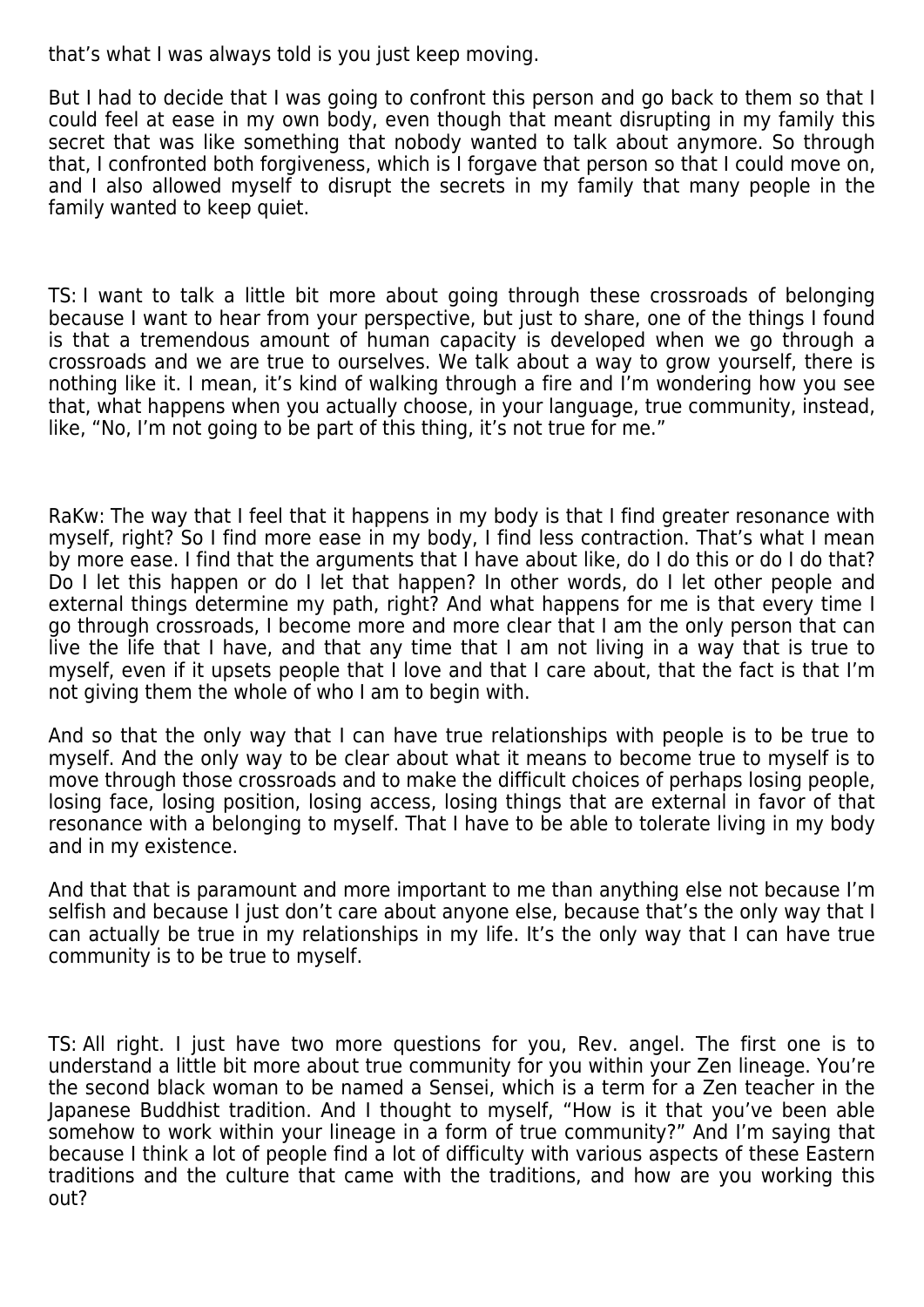RaKw: I mean, I didn't, is the truth. My exploration of belonging, the thing that I was almost going to say about the crossroads was actually coming to the crossroads of having to decide that being true to myself was more important than my titles and all of the things that seemed to be required of me in the conventional Zen lineage.

And so I was a breakaway, I broke away and decided that staying true to myself was more important. And so I broke away from the priestly path as I was supposed to do it, I broke away and started my own community. I broke away when my teacher at the time of resisted that, and felt that I should not be supported. As a result of that, I just kept going my own way. And eventually, I think either they've realized that they weren't going to be able to contain me, I ended up being, I want to say, being received by particular people in the community and they just had to live with it.

But I had to break a lot. I broke away a lot and it was not easy. And it went against everything about how we were trained, about how it was supposed to be, but I already had from the incidents that I shared with you earlier, I already had the sense that like, "Well, the only way that I can be true, I don't need to be a Zen teacher or a Zen anything if I'm not going to be true to myself." And so I really put all of the work and practice and the movement that I had attained in that lineage on the line in order to be true to myself.

After you become a Sensei in the Zen lineage, there's a tacit agreement and I think also an explicit agreement, that then people have to leave you be, to do what you will do. And so I'm pretty unbothered by what other people have to say as a result of that. I want to say to people, "I've made a habit of being true to myself, right? I've developed a habit, a consistent habit that feels more natural to me than anything, than not being true to myself. And you can do that. Every single one of us can do that and I think we're all entitled to do that."

And so I've caused disruption, I've pushed back. I have caused fissures in that process, many times painful, painful breaks in relationships with people, but I feel clear and I feel true to myself and I wouldn't have done it any other way. I wish there weren't so many moments of pain for people, but I wouldn't have done it any other way.

TS: Breakaway Sensei.

RaKw: Exactly. And people have asked that quite a few times. They're like, "Wow, how have you done that?" I've had to give up a lot. And at this age and at this moment, it can seem like from the outside like, "Oh, you've got this and that, and you wrote your own book and done all of these things," but I have given up access and entitlements over and over again. Income, so on and so forth, you name it, I have given it up in favor of being true to myself.

TS: Well, I just want to take a moment and recognize you from my heart and really a deep bow, deep, deep bow, because I know something in some small amount at least of the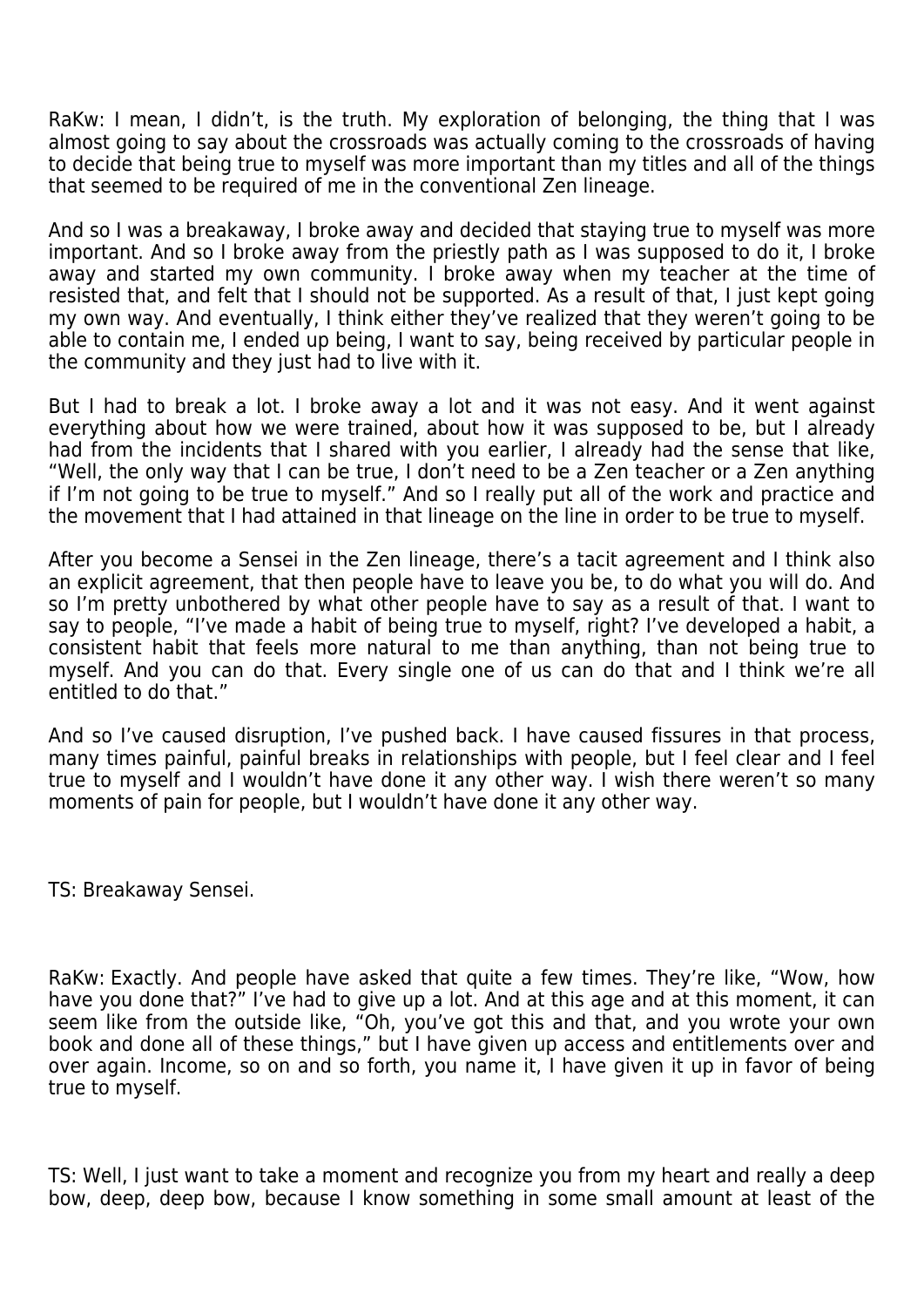courage that it takes to be a breakaway. So, how totally awesome Rev. angel is.

RaKw: Right. Thank you.

TS: All right. The last question I want to ask you is in this series on belonging, you share that you've held, really for yourself, this question about developing a deeper understanding of the process of change, how people change, how people commit more to themselves in the context of this conversation in a path of liberation, what are some of the key points you found about understanding the process of change that can help people in that process, wherever they might be as a listener?

RaKw: I found the main reason that people don't change is because they don't want to. [laughs]

TS: That's pretty good. That's pretty gosh darn good.

RaKw: No matter what they are saying. And what I mean by that is that we have ideas about changing, but if you look deeper and you're not changing, or you're not moving along whatever path it is in the way that you want to, it's because there's something that you value more and that you are more committed to, that you may not be acknowledging or you may not just be in touch with.

And so that's one– that the only reason people don't change is because you're not committed enough or you have a higher order of priority or commitment, whether explicit or implicit. And so if you go searching for it and figure out what it is… I love to give the example of I think about running in the morning, but I have a higher priority of sleep. I have an autoimmune illness and sleep is the thing that allows for the most healing. So I prioritize that.

Mostly it's hidden. So what it ends up is I get to five o'clock and I go, "Wow, I didn't run again." It's because I chose something over it. The other thing that I find and it is, again, why I developed the point meditation is because actually most of the practices of rigor that are required for any kind of change practice are predicated to us being able to be aware that we're off track. And if you don't have a practice of coming back to yourself, then you will not have a practice of being able to understand that you're off. So you have to actually be able to return in order to understand that you're away.

In other words, you have to be able to have point in order to understand other than point, because the whole juice of any meditation practice is not in being on point and it's obviously not in being other than point, it's actually being aware and then taking an action and coming back. And so in order to have any change practice and process unfold, you have to be able to be aware that you are somewhere other than where you intend to be. And if you don't have a practice that enables you to take action at that very moment